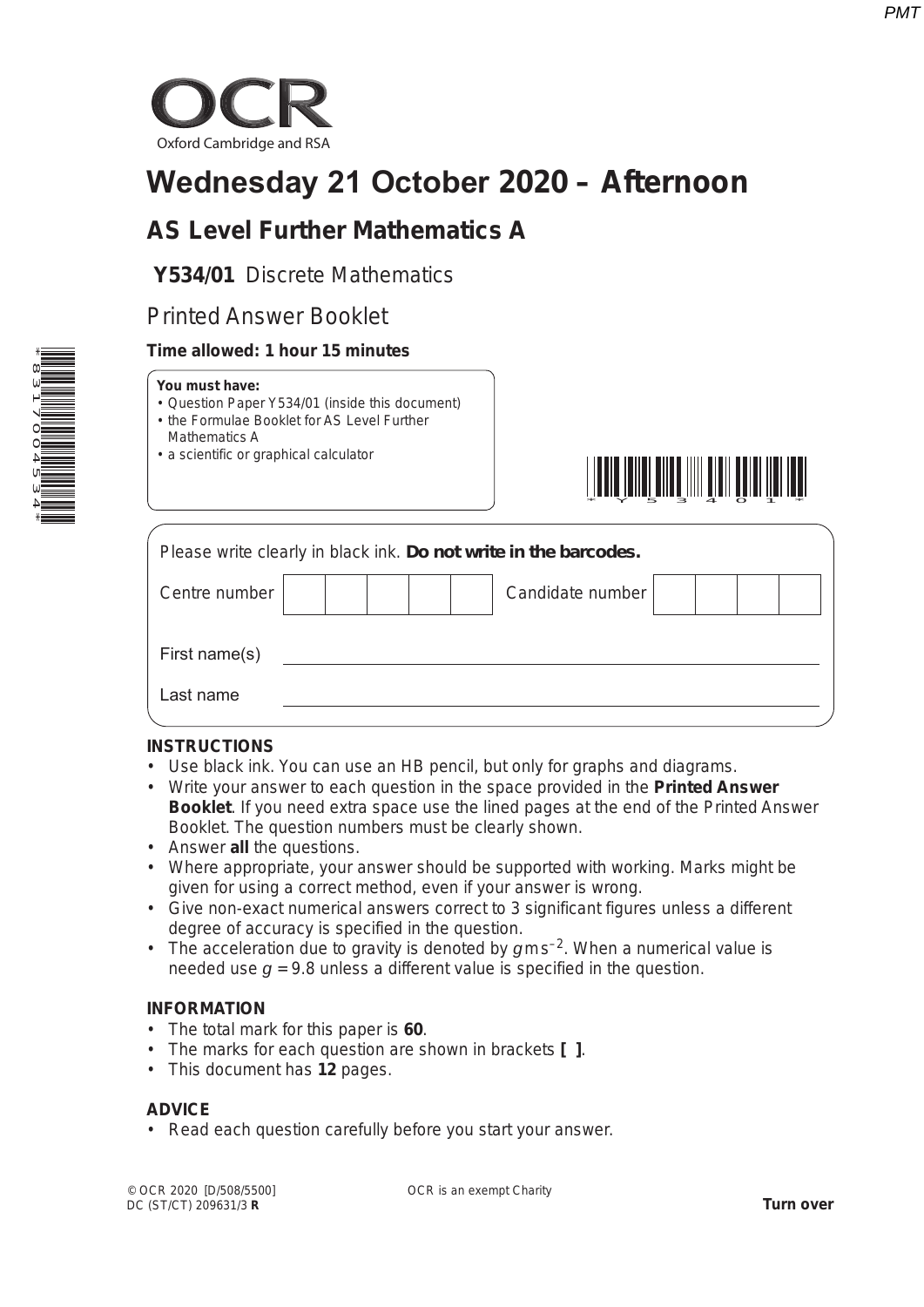| $\boldsymbol{A}$             |  |  |  |  |  |
|------------------------------|--|--|--|--|--|
| $\boldsymbol{B}$             |  |  |  |  |  |
| $\cal C$                     |  |  |  |  |  |
| $\boldsymbol{D}$             |  |  |  |  |  |
|                              |  |  |  |  |  |
| $\boldsymbol{A}$             |  |  |  |  |  |
| $\boldsymbol{B}$             |  |  |  |  |  |
| $\cal C$                     |  |  |  |  |  |
| $\boldsymbol{D}$             |  |  |  |  |  |
|                              |  |  |  |  |  |
| $Output =$                   |  |  |  |  |  |
|                              |  |  |  |  |  |
|                              |  |  |  |  |  |
| Space for working, if needed |  |  |  |  |  |
|                              |  |  |  |  |  |
|                              |  |  |  |  |  |
|                              |  |  |  |  |  |
|                              |  |  |  |  |  |
|                              |  |  |  |  |  |
|                              |  |  |  |  |  |
|                              |  |  |  |  |  |
|                              |  |  |  |  |  |
|                              |  |  |  |  |  |
|                              |  |  |  |  |  |
|                              |  |  |  |  |  |
|                              |  |  |  |  |  |
|                              |  |  |  |  |  |
|                              |  |  |  |  |  |
|                              |  |  |  |  |  |
|                              |  |  |  |  |  |
|                              |  |  |  |  |  |
|                              |  |  |  |  |  |
|                              |  |  |  |  |  |
|                              |  |  |  |  |  |
|                              |  |  |  |  |  |
|                              |  |  |  |  |  |
|                              |  |  |  |  |  |
|                              |  |  |  |  |  |
|                              |  |  |  |  |  |
|                              |  |  |  |  |  |
|                              |  |  |  |  |  |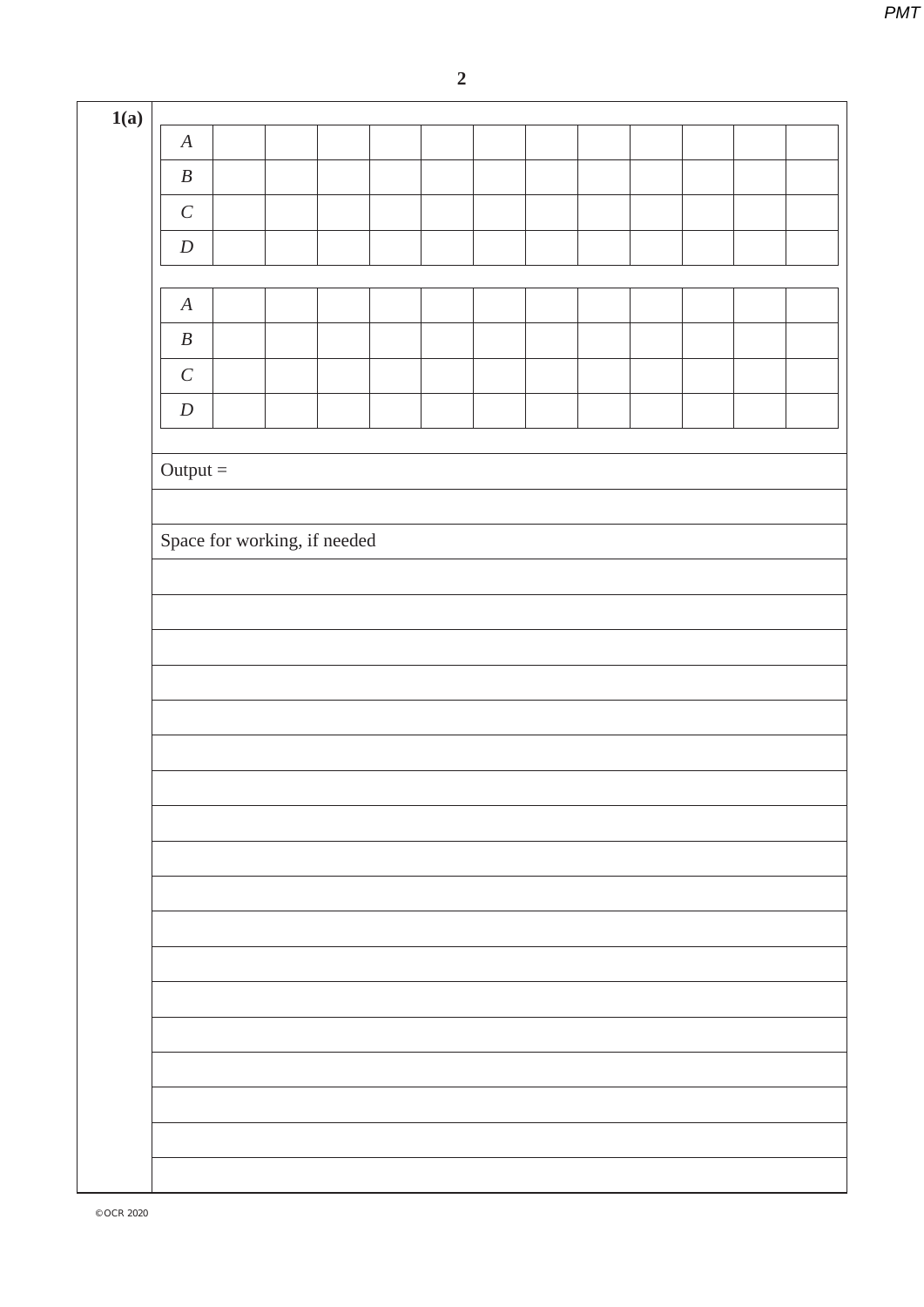**3**

| 1(b) |  |
|------|--|
|      |  |
|      |  |
|      |  |
|      |  |
|      |  |
|      |  |
|      |  |
|      |  |
| 1(c) |  |
|      |  |
|      |  |
|      |  |
|      |  |
|      |  |
| 1(d) |  |
|      |  |
|      |  |
|      |  |
|      |  |
|      |  |
|      |  |
|      |  |
| 1(e) |  |
|      |  |
|      |  |
|      |  |
|      |  |
|      |  |
|      |  |
|      |  |
|      |  |
|      |  |
|      |  |
|      |  |
|      |  |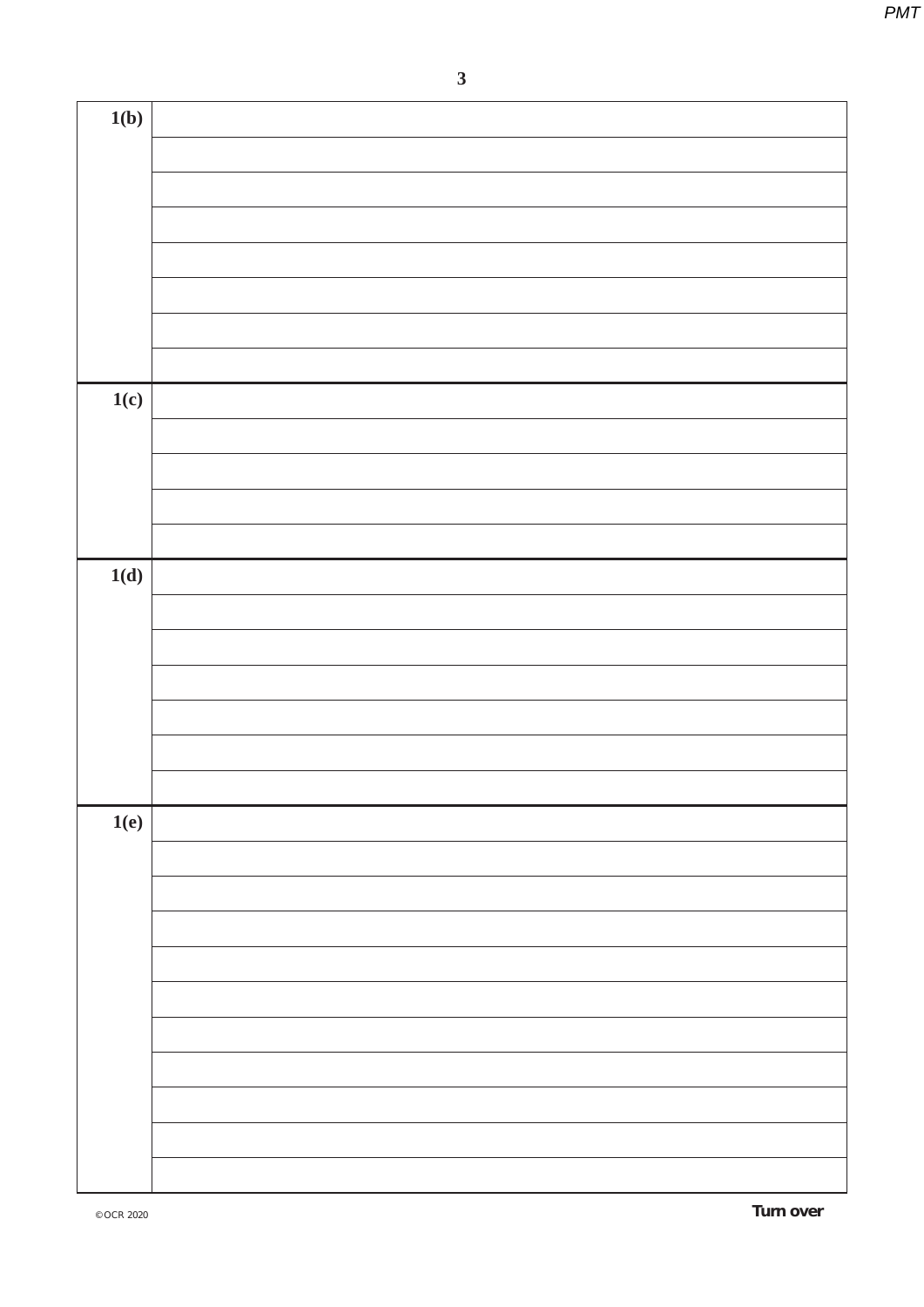**4**

| 2(a) |  |
|------|--|
|      |  |
|      |  |
|      |  |
|      |  |
|      |  |
|      |  |
|      |  |
|      |  |
| 2(b) |  |
|      |  |
|      |  |
|      |  |
|      |  |
|      |  |
|      |  |
|      |  |
| 2(c) |  |
|      |  |
|      |  |
|      |  |
|      |  |
|      |  |
|      |  |
|      |  |
|      |  |
|      |  |
|      |  |
|      |  |
|      |  |
|      |  |
|      |  |
|      |  |
|      |  |
|      |  |
|      |  |
|      |  |
|      |  |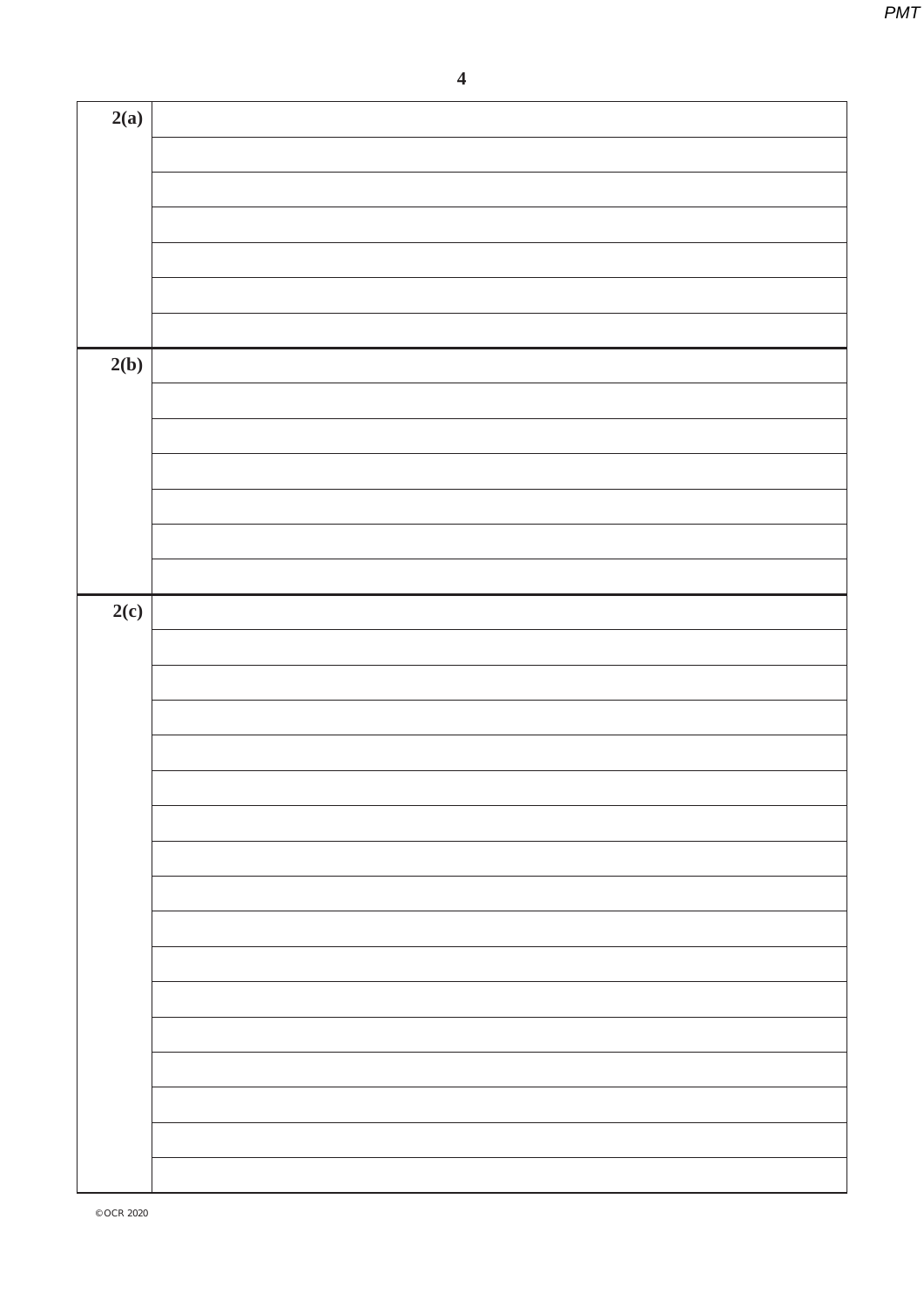| 2(d) | Package        | $\mathbf A$ | $\, {\bf B}$ | $\mathsf C$ | ${\bf D}$ | ${\bf E}$ | $\mathbf F$ | ${\bf G}$ | $\boldsymbol{\mathrm{H}}$ | $\bf I$  | $\bf J$  |
|------|----------------|-------------|--------------|-------------|-----------|-----------|-------------|-----------|---------------------------|----------|----------|
|      | Volume $(m^3)$ | $0.20\,$    | 0.05         | 0.15        | 0.25      | 0.04      | 0.03        | $0.02\,$  | $0.02\,$                  | $0.12\,$ | $0.12\,$ |
|      | Box 1:         |             |              |             |           |           |             |           |                           |          |          |
|      | <b>Box 2:</b>  |             |              |             |           |           |             |           |                           |          |          |
|      | Box 3:         |             |              |             |           |           |             |           |                           |          |          |
|      | Box 4:         |             |              |             |           |           |             |           |                           |          |          |
|      | Box 5:         |             |              |             |           |           |             |           |                           |          |          |
|      | Box 6:         |             |              |             |           |           |             |           |                           |          |          |
|      |                |             |              |             |           |           |             |           |                           |          |          |
|      |                |             |              |             |           |           |             |           |                           |          |          |
|      |                |             |              |             |           |           |             |           |                           |          |          |
|      |                |             |              |             |           |           |             |           |                           |          |          |
|      |                |             |              |             |           |           |             |           |                           |          |          |
|      |                |             |              |             |           |           |             |           |                           |          |          |
|      |                |             |              |             |           |           |             |           |                           |          |          |
| 2(e) |                |             |              |             |           |           |             |           |                           |          |          |
|      |                |             |              |             |           |           |             |           |                           |          |          |
|      |                |             |              |             |           |           |             |           |                           |          |          |
|      |                |             |              |             |           |           |             |           |                           |          |          |
|      |                |             |              |             |           |           |             |           |                           |          |          |
|      |                |             |              |             |           |           |             |           |                           |          |          |
|      |                |             |              |             |           |           |             |           |                           |          |          |
|      |                |             |              |             |           |           |             |           |                           |          |          |
|      |                |             |              |             |           |           |             |           |                           |          |          |
|      |                |             |              |             |           |           |             |           |                           |          |          |
|      |                |             |              |             |           |           |             |           |                           |          |          |
|      |                |             |              |             |           |           |             |           |                           |          |          |
|      |                |             |              |             |           |           |             |           |                           |          |          |
|      |                |             |              |             |           |           |             |           |                           |          |          |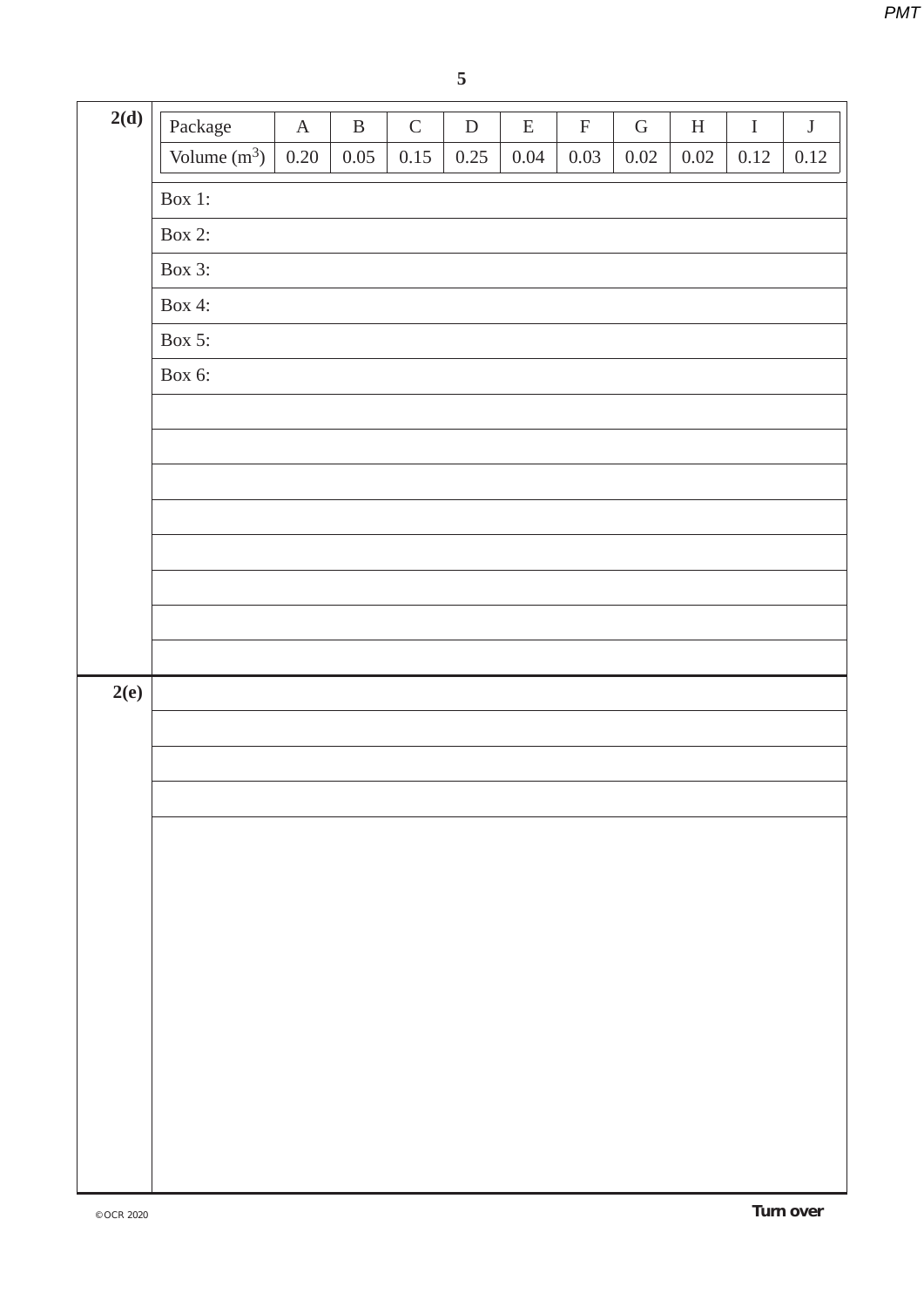| 3(a)(i)   |                                        |                                                        |                          |                                                      |                                            |                                        |                               |                                 |                                        |
|-----------|----------------------------------------|--------------------------------------------------------|--------------------------|------------------------------------------------------|--------------------------------------------|----------------------------------------|-------------------------------|---------------------------------|----------------------------------------|
|           |                                        |                                                        |                          |                                                      |                                            |                                        |                               |                                 |                                        |
|           |                                        |                                                        |                          |                                                      |                                            |                                        |                               |                                 |                                        |
| 3(a)(ii)  |                                        |                                                        |                          |                                                      |                                            |                                        |                               |                                 |                                        |
|           |                                        |                                                        |                          |                                                      |                                            |                                        |                               |                                 |                                        |
|           |                                        |                                                        |                          |                                                      |                                            |                                        |                               |                                 |                                        |
|           |                                        |                                                        |                          |                                                      |                                            |                                        |                               |                                 |                                        |
| 3(a)(iii) |                                        |                                                        |                          |                                                      |                                            |                                        |                               |                                 |                                        |
|           |                                        |                                                        |                          |                                                      |                                            |                                        |                               |                                 |                                        |
|           |                                        |                                                        |                          |                                                      |                                            |                                        |                               |                                 |                                        |
| 3(b)      |                                        | $\boldsymbol{\mathsf{A}}$                              | $\, {\bf B}$             | $\mathsf C$                                          | ${\rm D}$                                  | E                                      | $\boldsymbol{\mathrm{F}}$     | ${\bf G}$                       | $\boldsymbol{\mathrm{H}}$              |
|           | $\mathbf{A}$                           | $\overline{\phantom{0}}$                               | $\mathfrak 3$            | $\overline{\phantom{0}}$                             | $\,8\,$                                    | $\overline{\phantom{0}}$               | $\overline{\phantom{0}}$      | $\boldsymbol{\mathcal{X}}$      | $\qquad \qquad -$                      |
|           | $\, {\bf B}$                           | $\mathfrak{Z}$                                         | $\overline{\phantom{0}}$ | $\sqrt{5}$                                           | $\overline{\phantom{0}}$                   | $\overline{\phantom{0}}$               | $\qquad \qquad -$             |                                 | $\qquad \qquad -$                      |
|           | $\mathsf C$                            | $\overline{\phantom{0}}$                               | $\sqrt{5}$               | $\overline{\phantom{0}}$                             | $\overline{4}$                             | $\mathfrak 3$                          | $\overline{\phantom{0}}$      |                                 | $\overline{\phantom{0}}$               |
|           | ${\bf D}$                              | $8\,$                                                  | $\overline{\phantom{m}}$ | $\overline{4}$                                       | $\qquad \qquad -$                          | $\sqrt{5}$                             | $\qquad \qquad -$             | $\overline{\phantom{m}}$        | $\mathbf{9}$                           |
|           | ${\bf E}$                              | $\qquad \qquad -$                                      |                          | $\mathfrak{Z}$                                       | $\sqrt{5}$                                 | $\overline{\phantom{0}}$               | $\boldsymbol{7}$              | $\sqrt{6}$                      | $\overline{\phantom{0}}$               |
|           | $\mathbf F$                            | $\qquad \qquad -$                                      | $\qquad \qquad -$        | $\overline{\phantom{m}}$                             | $\qquad \qquad -$                          | $\boldsymbol{7}$                       | $\qquad \qquad -$             | $\qquad \qquad -$               | $\overline{\phantom{0}}$               |
|           | ${\bf G}$<br>$\boldsymbol{\mathrm{H}}$ | $\boldsymbol{\mathcal{X}}$<br>$\overline{\phantom{0}}$ | —<br>$\qquad \qquad -$   | $\overline{\phantom{m}}$<br>$\overline{\phantom{m}}$ | $\overline{\phantom{0}}$<br>$\overline{9}$ | $\sqrt{6}$<br>$\overline{\phantom{0}}$ | —<br>$\overline{\phantom{m}}$ | $\qquad \qquad -$<br>$\sqrt{2}$ | $\sqrt{2}$<br>$\overline{\phantom{0}}$ |
|           |                                        |                                                        |                          |                                                      |                                            |                                        |                               |                                 |                                        |
|           |                                        |                                                        |                          |                                                      |                                            |                                        |                               |                                 |                                        |
|           |                                        | $\, {\bf B}$                                           |                          |                                                      | $\mathbf D$                                |                                        | $\boldsymbol{\mathrm{F}}$     |                                 |                                        |
|           |                                        | $\bullet$                                              |                          |                                                      |                                            |                                        |                               |                                 |                                        |
|           |                                        |                                                        |                          |                                                      |                                            |                                        |                               |                                 |                                        |
|           |                                        |                                                        |                          |                                                      |                                            |                                        |                               |                                 |                                        |
|           | $A \bullet$                            |                                                        |                          |                                                      |                                            |                                        |                               |                                 | $\bullet$ H                            |
|           |                                        |                                                        |                          |                                                      |                                            |                                        |                               |                                 |                                        |
|           |                                        |                                                        |                          |                                                      |                                            |                                        |                               |                                 |                                        |
|           |                                        | $\mathsf C$                                            |                          |                                                      | ${\bf E}$                                  |                                        | ${\bf G}$                     |                                 |                                        |
|           |                                        |                                                        |                          |                                                      |                                            | (answer space continued on next page)  |                               |                                 |                                        |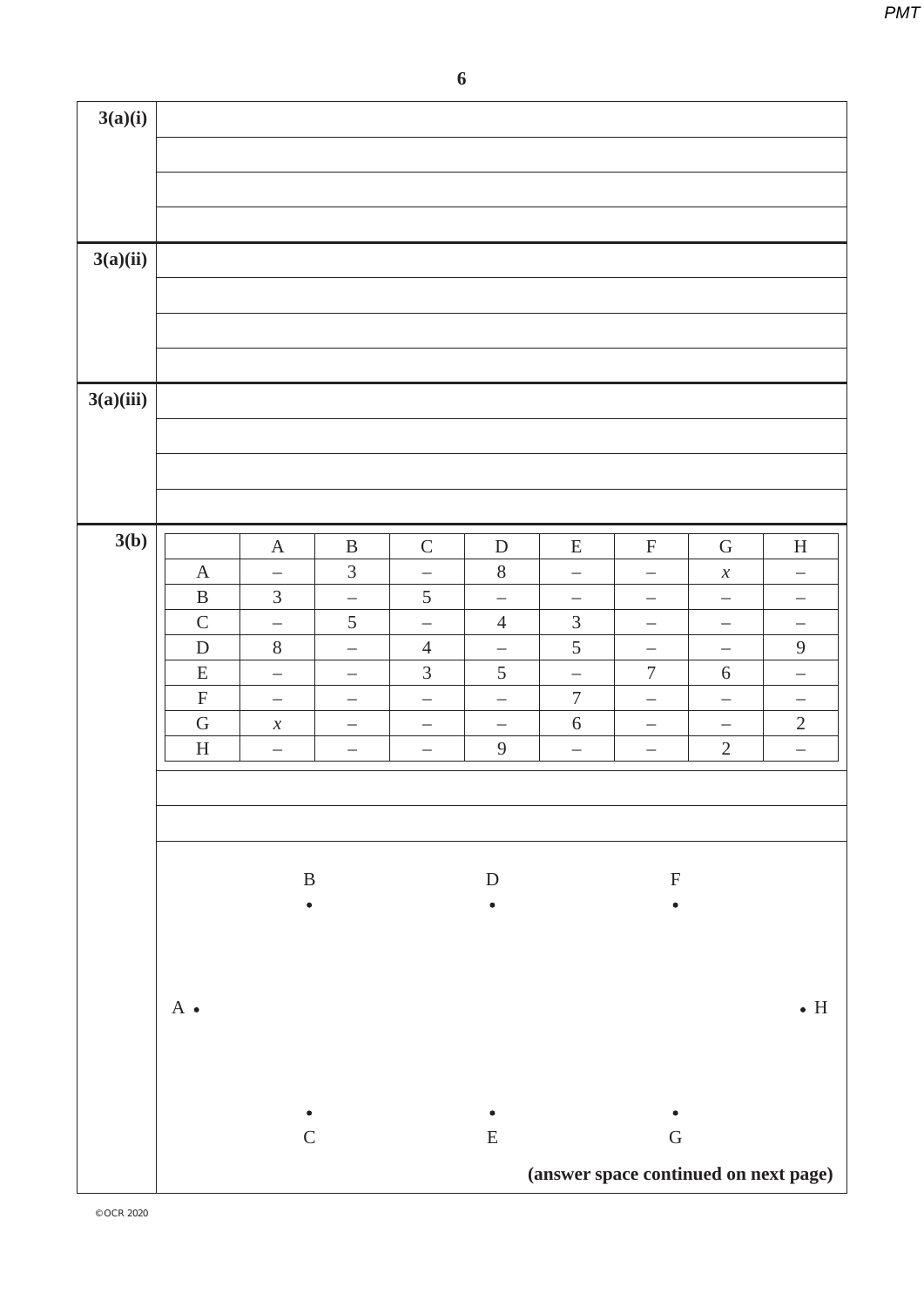| 3(b)     | (continued)                    |           |             |             |
|----------|--------------------------------|-----------|-------------|-------------|
|          |                                |           |             |             |
|          |                                |           |             |             |
|          |                                |           |             |             |
|          |                                |           |             |             |
|          |                                |           |             |             |
|          |                                |           |             |             |
|          | Spare copy of diagram for 3(b) |           |             |             |
|          | $\, {\bf B}$                   | ${\bf D}$ | $\mathbf F$ |             |
|          | $\bullet$                      | $\bullet$ | $\bullet$   |             |
|          |                                |           |             |             |
|          |                                |           |             |             |
|          | $A \bullet$                    |           |             | $\bullet$ H |
|          |                                |           |             |             |
|          |                                |           |             |             |
|          | $\mathbf C$                    | ${\bf E}$ | ${\bf G}$   |             |
| 3(c)(i)  |                                |           |             |             |
|          |                                |           |             |             |
|          |                                |           |             |             |
|          |                                |           |             |             |
|          |                                |           |             |             |
|          |                                |           |             |             |
|          |                                |           |             |             |
| 3(c)(ii) |                                |           |             |             |
|          |                                |           |             |             |
|          |                                |           |             |             |
|          |                                |           |             |             |
|          |                                |           |             |             |
|          |                                |           |             |             |
|          |                                |           |             |             |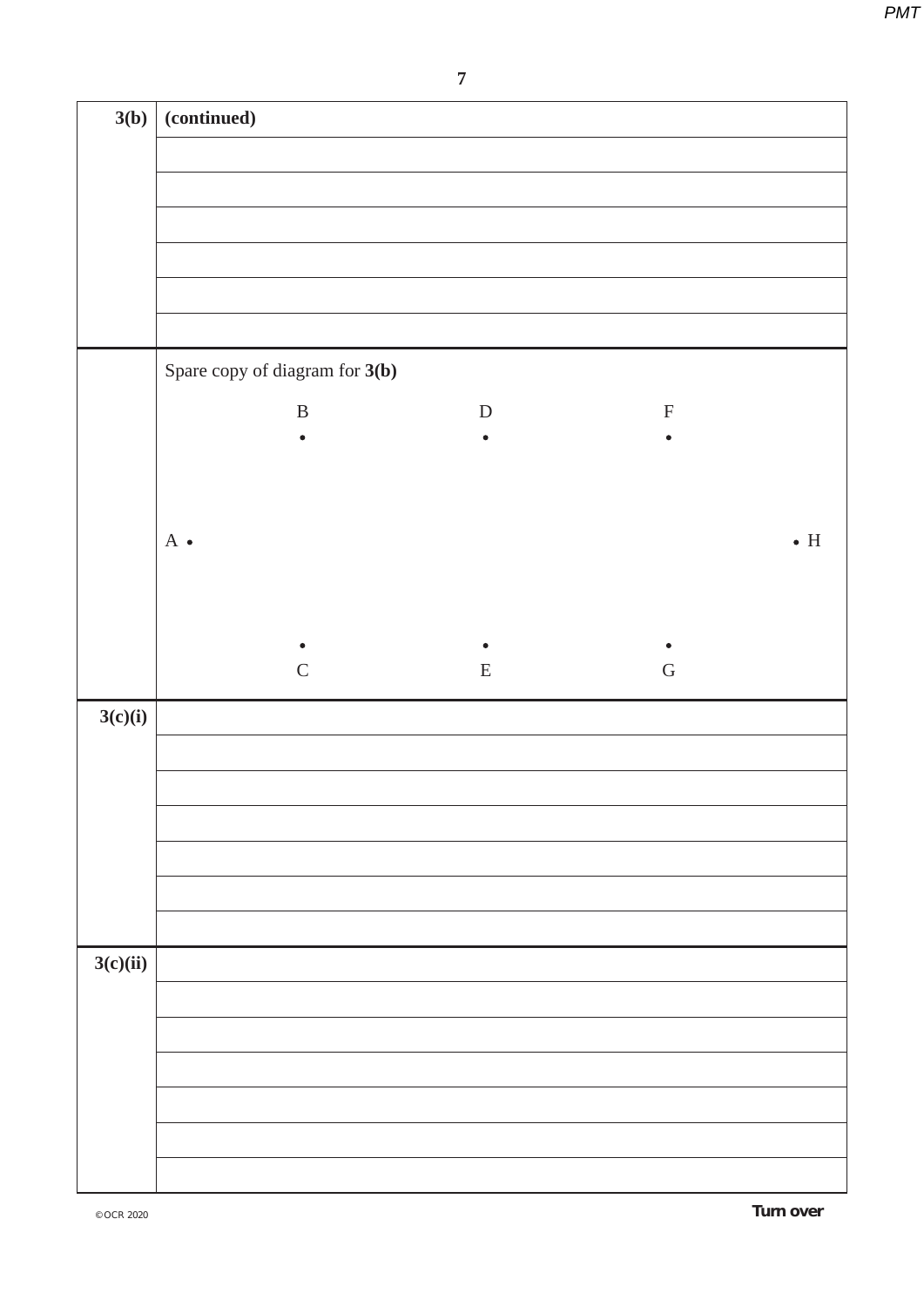| 4(a) | C(21)<br>$D(2)$ $E(10)$<br>B(3)<br>G(3)<br>A(1)<br>F(5) |  |
|------|---------------------------------------------------------|--|
|      | Minimum project completion time =<br>days               |  |
|      |                                                         |  |
|      | Critical activities:                                    |  |
| 4(b) | First reason:                                           |  |
|      |                                                         |  |
|      |                                                         |  |
|      |                                                         |  |
|      | Second reason:                                          |  |
|      |                                                         |  |
|      |                                                         |  |
| 4(c) |                                                         |  |
|      | Longest float $=$<br>days                               |  |
|      | Interpretation:                                         |  |
|      |                                                         |  |
|      |                                                         |  |
|      |                                                         |  |
|      |                                                         |  |
|      |                                                         |  |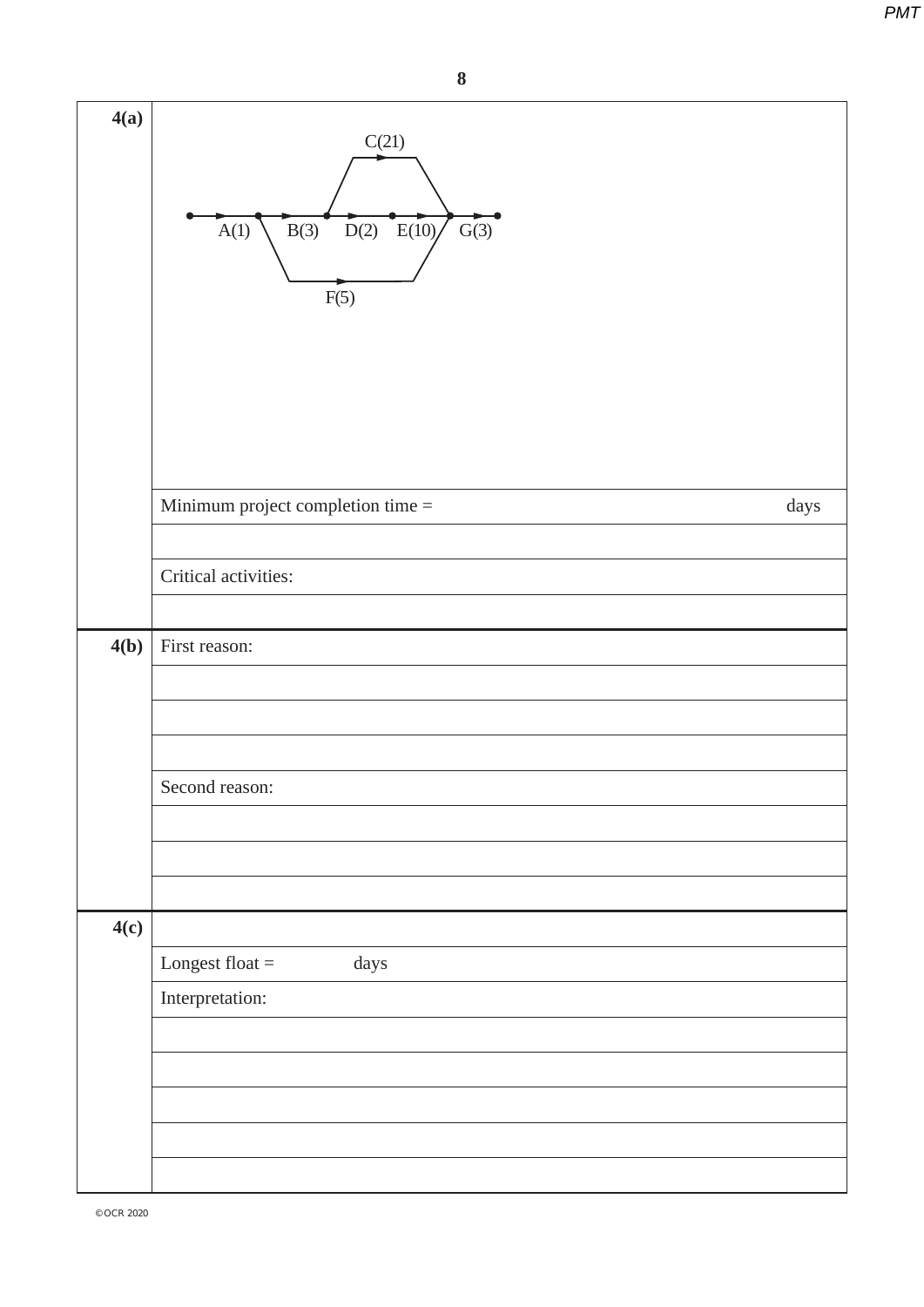**9**

| 5(a) |  |
|------|--|
|      |  |
|      |  |
| 5(b) |  |
|      |  |
|      |  |
|      |  |
|      |  |
|      |  |
|      |  |
|      |  |
|      |  |
|      |  |
|      |  |
|      |  |
|      |  |
|      |  |
|      |  |
|      |  |
|      |  |
|      |  |
|      |  |
|      |  |
| 5(c) |  |
|      |  |
|      |  |
|      |  |
|      |  |
|      |  |
|      |  |
|      |  |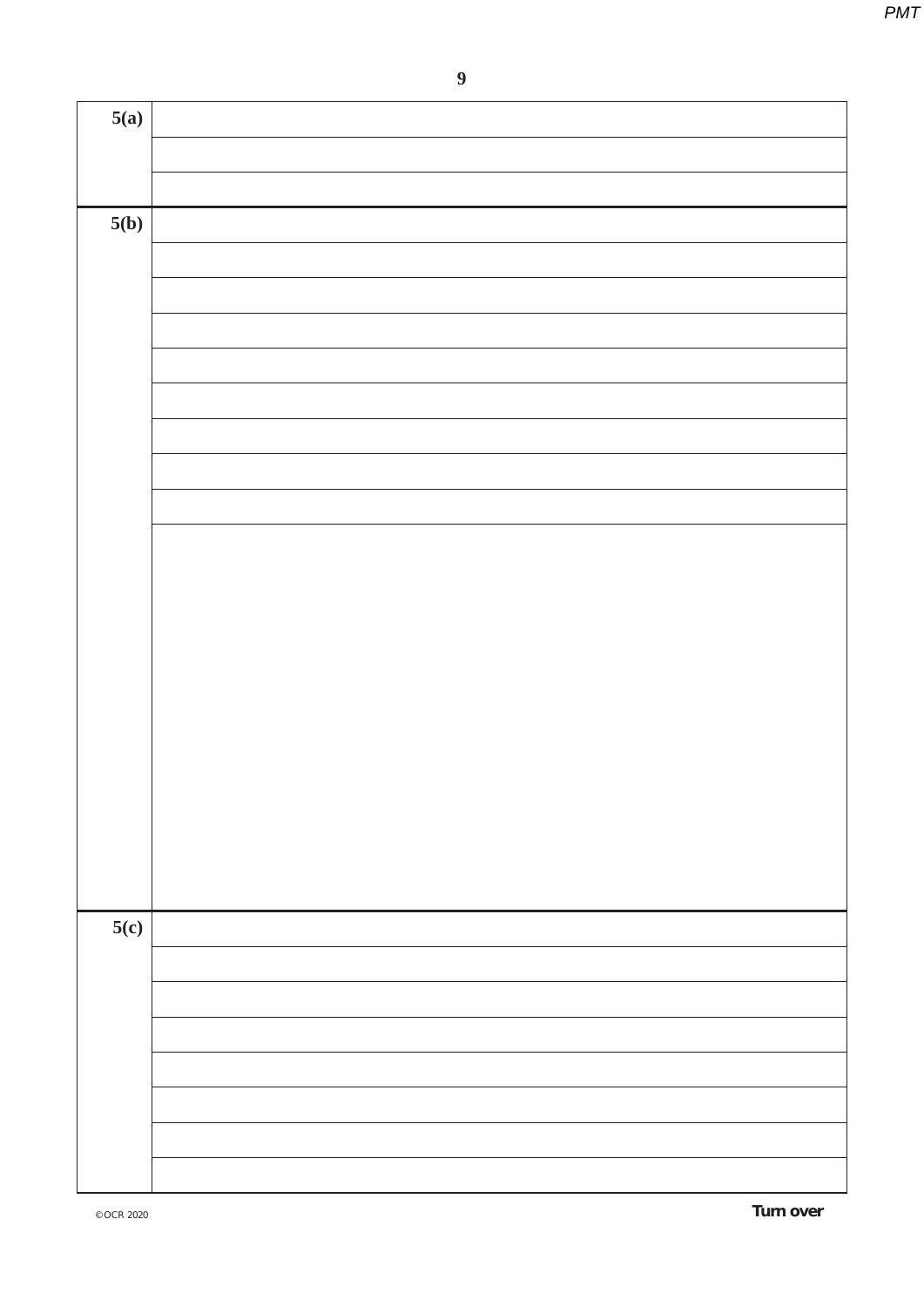| 6(a)      |  |
|-----------|--|
|           |  |
|           |  |
| 6(b)(i)   |  |
|           |  |
|           |  |
|           |  |
|           |  |
|           |  |
|           |  |
|           |  |
|           |  |
| 6(b)(ii)  |  |
|           |  |
|           |  |
|           |  |
|           |  |
|           |  |
|           |  |
|           |  |
|           |  |
|           |  |
| 6(b)(iii) |  |
|           |  |
|           |  |
|           |  |
|           |  |
|           |  |
|           |  |
|           |  |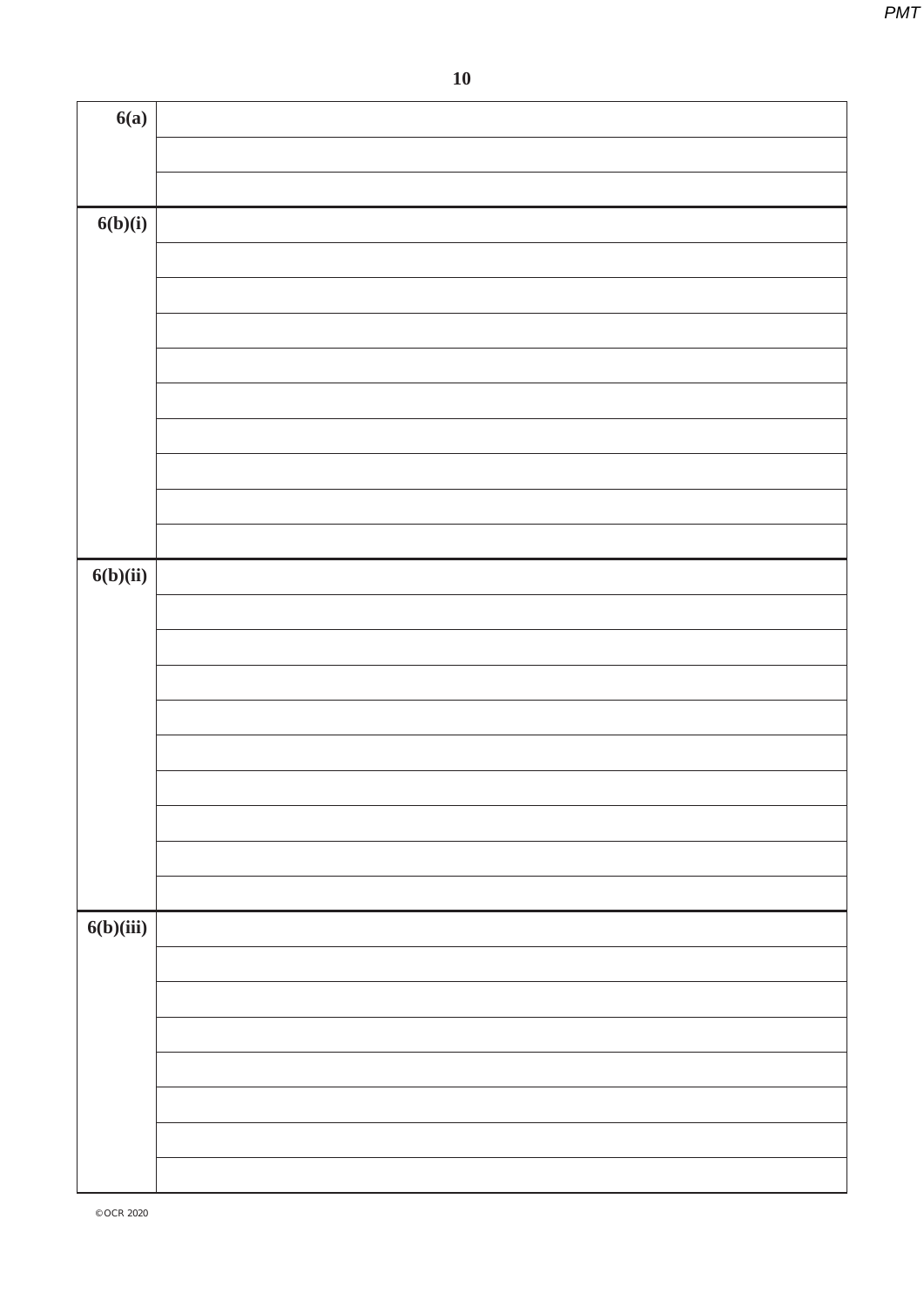**6(c)**  $\sim$ 6 ....... . . . . . . . . . . . . . . . . . . . . . . . . . . . . . . . . . . . . . . . . . . . . . . . . . . . . . . . . . . . . . . . . . . . . . . . . . . . . . . . . . . . . . . . . . . . . . . . . . . . . .  $\cdots$ 4  $\cdots$ . . . . . . . . . . . . . . . . . . . . . . . . . . . . . . . . . . . . . . . . . . . . . . . . . . . . . . . . . . . . . . . . . . . . . . . . . . . . . . .  $\cdots$ .................... <u>2</u>  $\cdots$ . . . . . . . .  $\ldots$ . . . . . . Ť Ť 0 2 4 6  $\cdots$ ļ

© OCR 2020